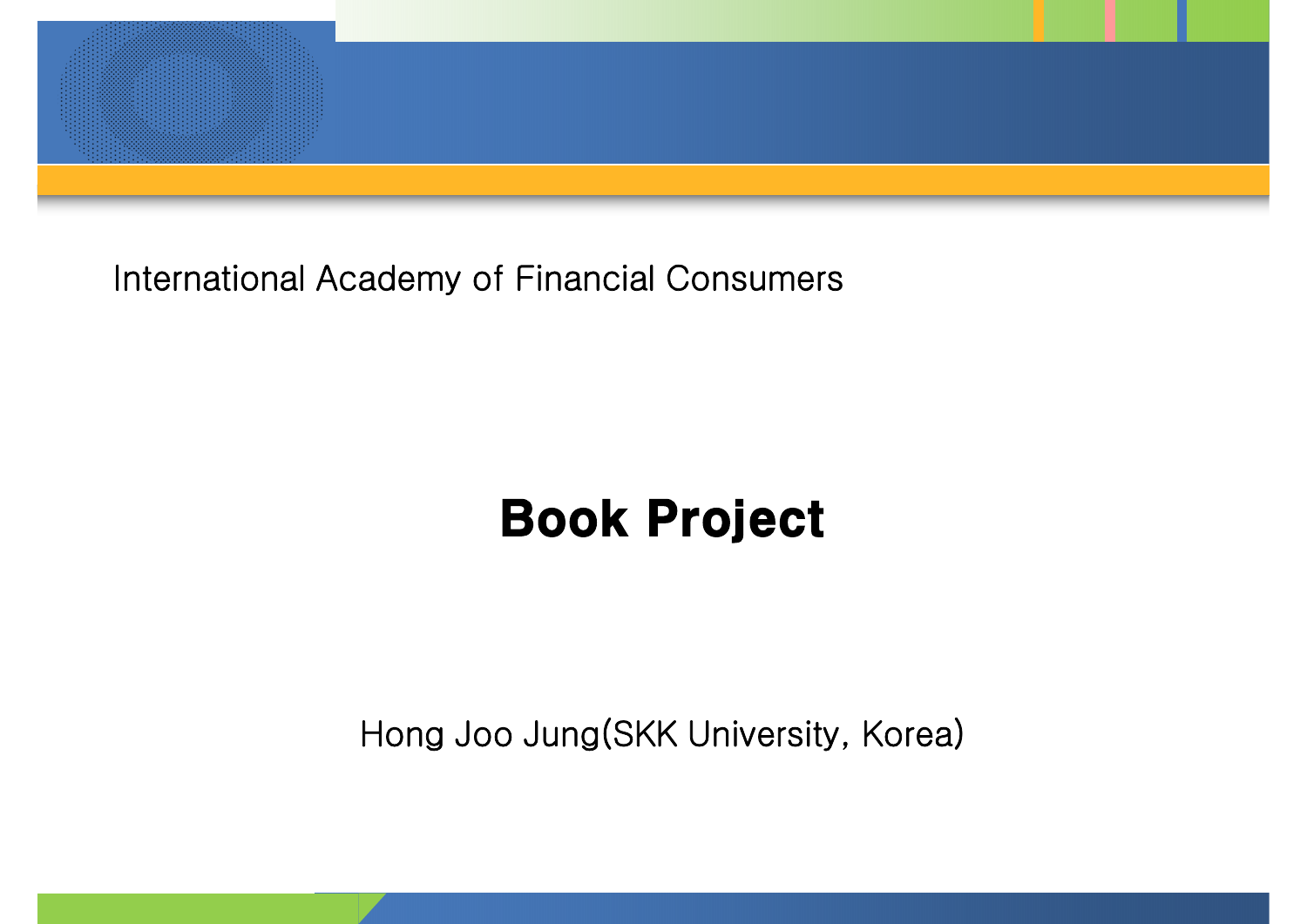

- 1. Financial Consumer
- 2. Financial Consumer Protection System (Software)
- 3. FCP Institution (Hardware)
- 4. Special FCP systems
- 5. Marketing Issues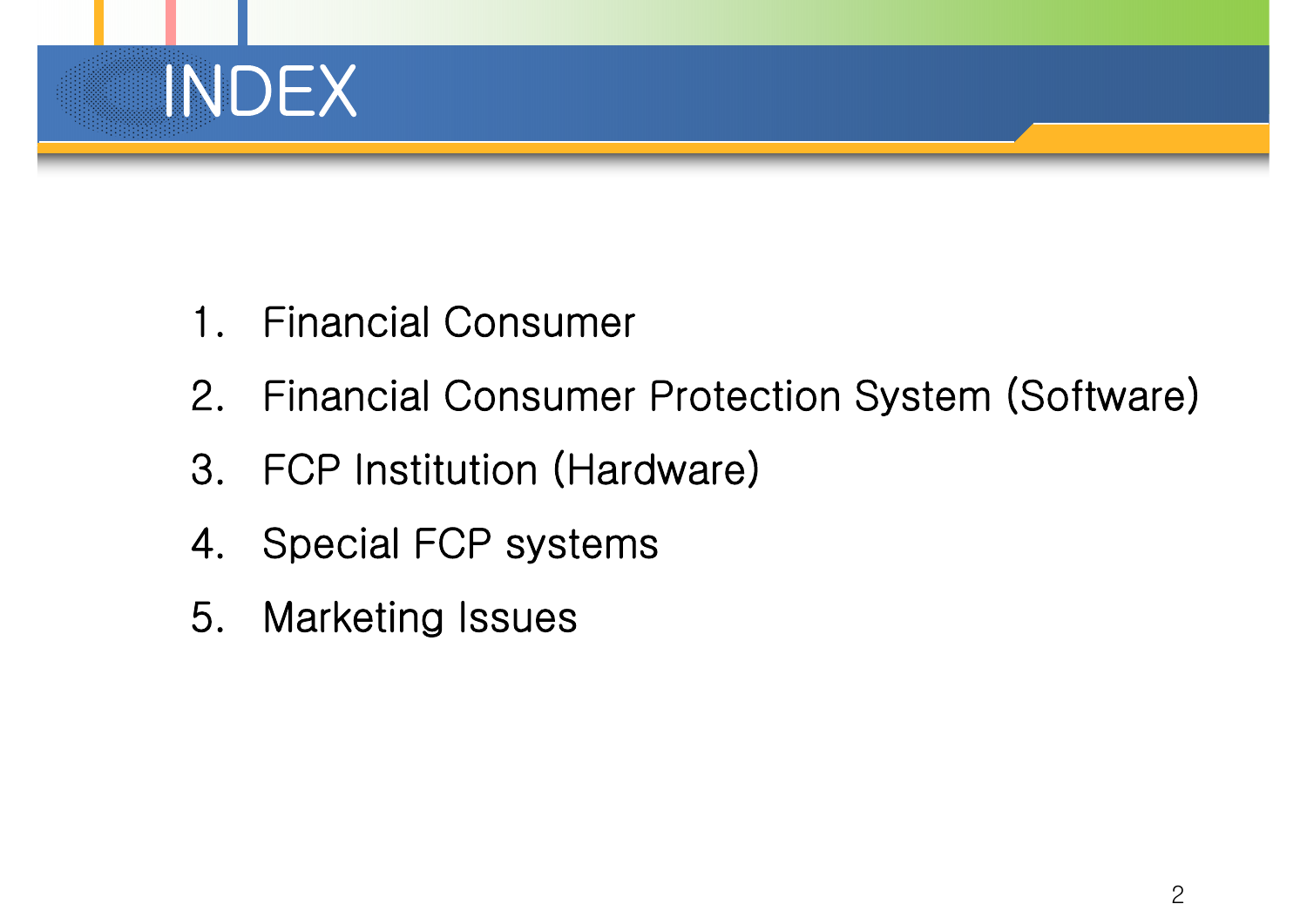### 1) Legal Meaning of Financial Consumer

- 'The foundation law of Financial Consumer Protection (Bill)' stipulates rights and duties of FCs as follows :
- Right to be protected from any loss or damage of their property arising out of financial products

- Right to be informed of knowledge or information in the course of selection and consumption of financial products

- Right to be heard of their opinions in the national or provincial policy that may influence the financial consumption life

- Right to be compensated from any loss or damage from consumption of financial products in a quick and fair process

- Right to be educated necessary for rational life of financial consumption

- Right to organize entity to promote their priviledge and value and to act through the organization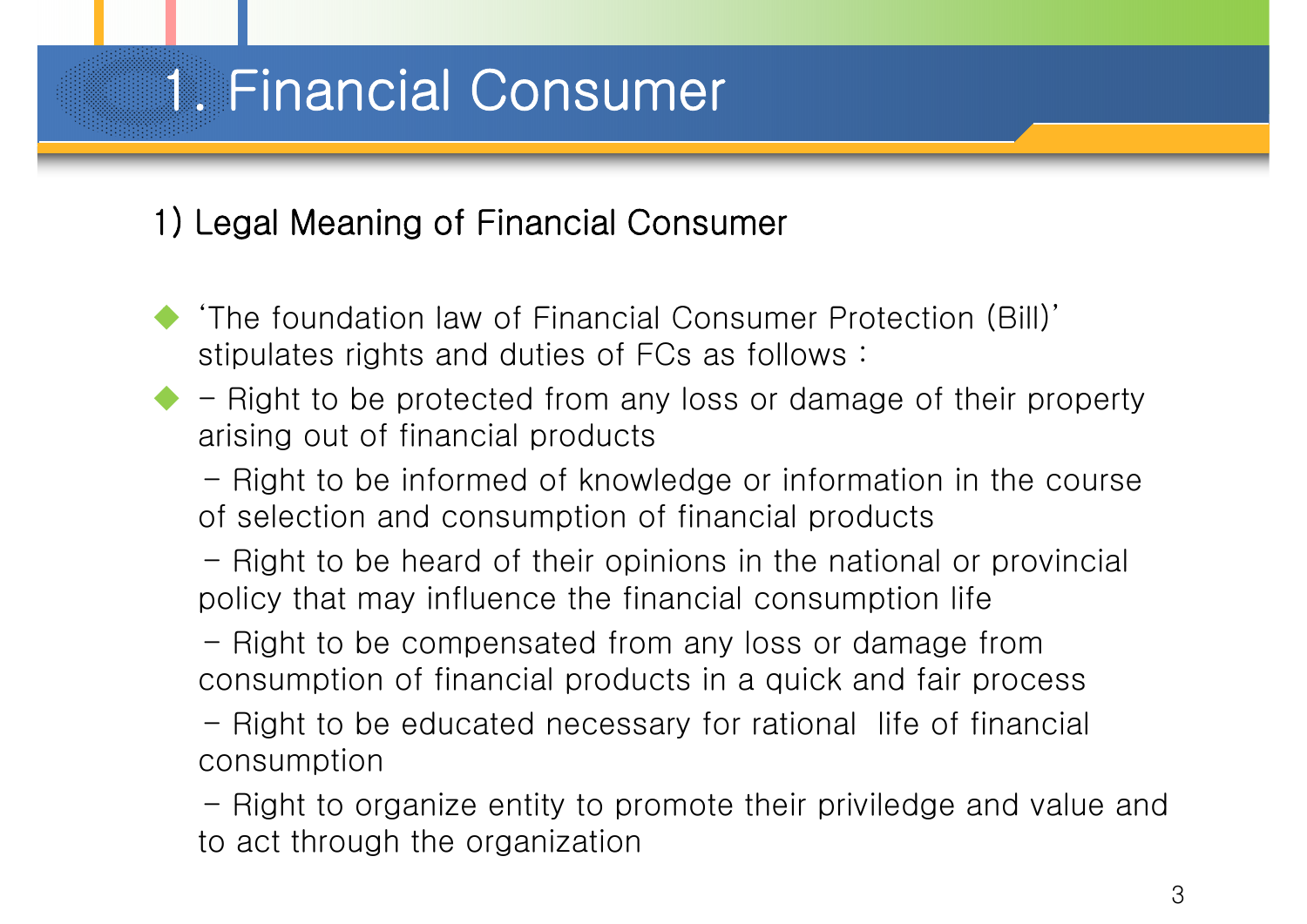### 1) Legal Meaning of Financial Consumer

#### **Duties**

- To recognize themselves as a subject to consititute free market economy with financial service institution, to choose financial products in a right way, and to exercise basic rights of financial consumers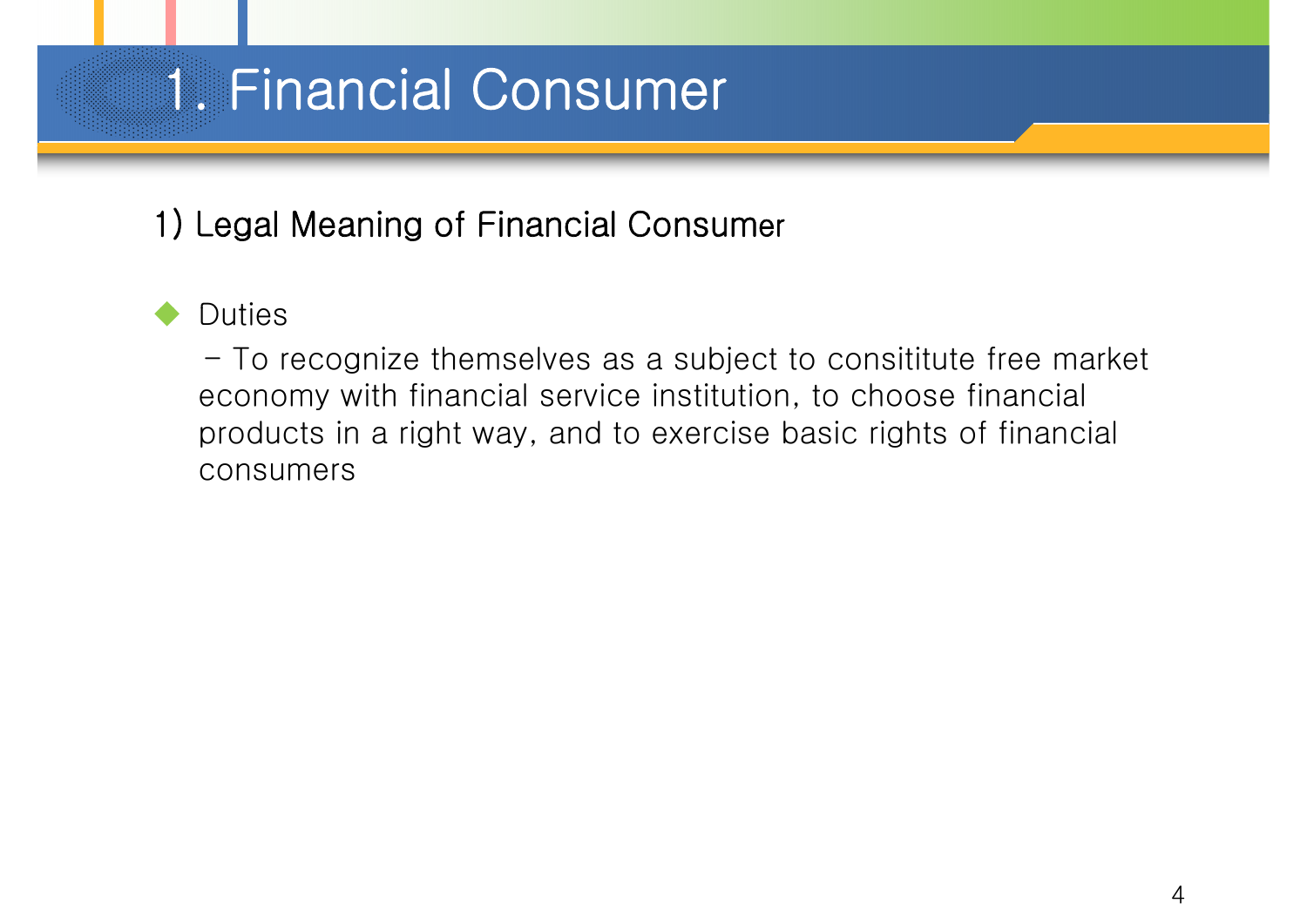### 2) Economic Situation of Financial Consumer

- Population : around 50 million people
	- Age structure

| Classification         |           | 2012   | 2013   | 2014   | 2015   | 2016   |
|------------------------|-----------|--------|--------|--------|--------|--------|
| Population             | $0 - 14$  | 7,559  | 7,370  | 7,199  | 7,040  | 6,899  |
|                        | $15 - 64$ | 36,556 | 36,712 | 36,839 | 36,953 | 37,039 |
|                        | over 65   | 5,890  | 6,138  | 6,386  | 6,624  | 6,864  |
| Composition<br>$(\% )$ | $0 - 14$  | 15.1   | 14.7   | 14.3   | 13.9   | 13.6   |
|                        | $15 - 64$ | 73.1   | 73.1   | 73.1   | 73     | 72.9   |
|                        | over 65   | 11.8   | 12.2   | 12.7   | 13.1   | 13.5   |
|                        | Total     | 100    | 100    | 100    | 100    | 100    |

#### <Table 1> Age structure

Data: National statistical office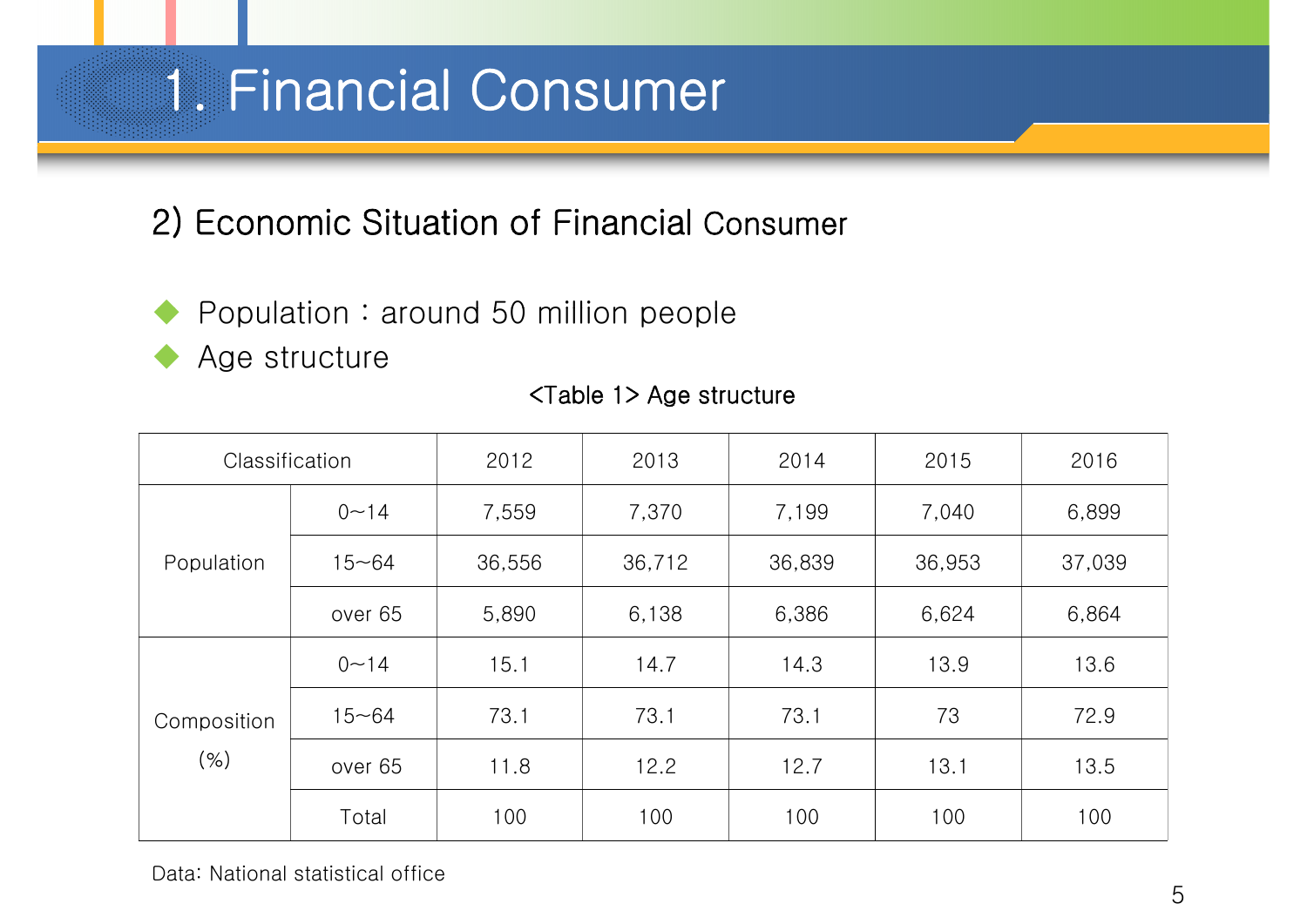### 2) Economic Situation of Financial Consumer

#### Market capitalization

#### <Table 2> Market capitalization

| Classification                                                        | 2013          | 2014          | 2015          |
|-----------------------------------------------------------------------|---------------|---------------|---------------|
| Market capitalization* of listed domestic<br>companies (current US\$) | 1234548550000 | 1212759460000 | 1231199760000 |
| Market capitalization of listed domestic<br>companies (% of GDP)      | 94.6          | 85.9          | 89.4          |

Data: Worldbank

\* Market capitalization (also known as market value) is the share price times the number of shares outstanding (including their several classes) for listed domestic companies. Investment funds, unit trusts, and companies whose only business goal is to hold shares of other listed companies are excluded. Data are end of year values converted to U.S. dollars using corresponding year-end foreign exchange rates.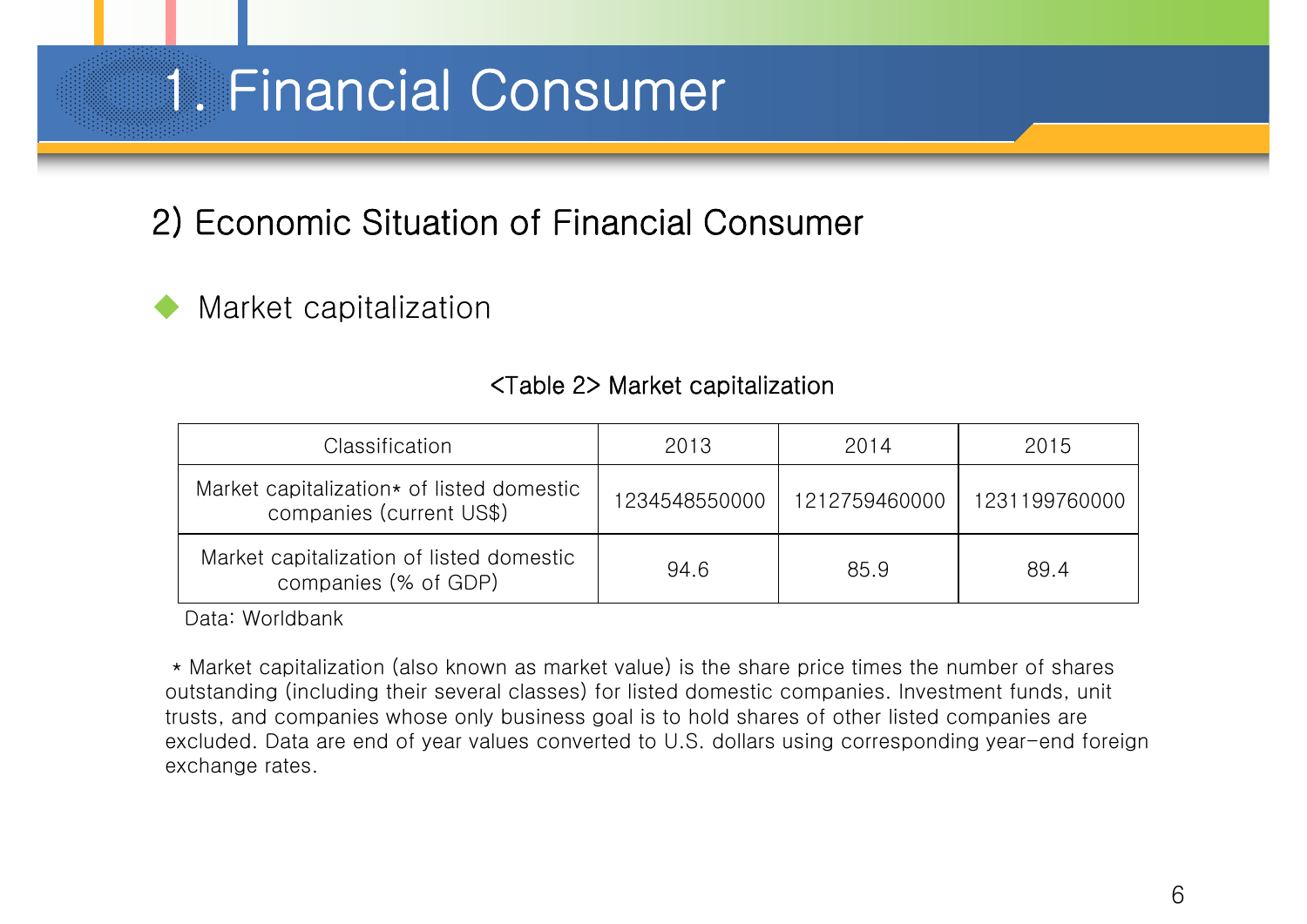#### Life Insurance and non-life insurance

<Table 3> Life Insurance company's new business (CY'15) (one million won, unit)

|                     |                                                | 2015             |                   |   |
|---------------------|------------------------------------------------|------------------|-------------------|---|
|                     | Classification                                 | Cumulative count | Cumulative amount |   |
|                     | Individual                                     | 10,657,941       | 348,976,517       |   |
|                     | Pure endowment                                 | 1,256,400        | 47,032,330        |   |
|                     | Annuity insurance                              | 1,254,514        | 46,992,110        |   |
|                     | Insurance against death                        | 8,623,217        | 277,847,361       |   |
| General<br>account  | Whole life insurance                           | 2,139,252        | 132,205,969       |   |
|                     | Endowment insurance                            | 778,324          | 24,096,827        |   |
|                     | Organization                                   | 3,980,258        | 37,124,575        |   |
|                     | Coverage                                       | 12,589,312       | 314,927,855       |   |
|                     | Savings                                        | 2,048,887        | 71,173,238        |   |
|                     | Retirement insurance                           | 583              | 4,376             |   |
| Separate<br>Account | Retirement pension                             | 2,626,049        | 9,143,946         |   |
|                     | Data: Financial statistics inframetion axistem | 877,768          | 56,609,059        | 7 |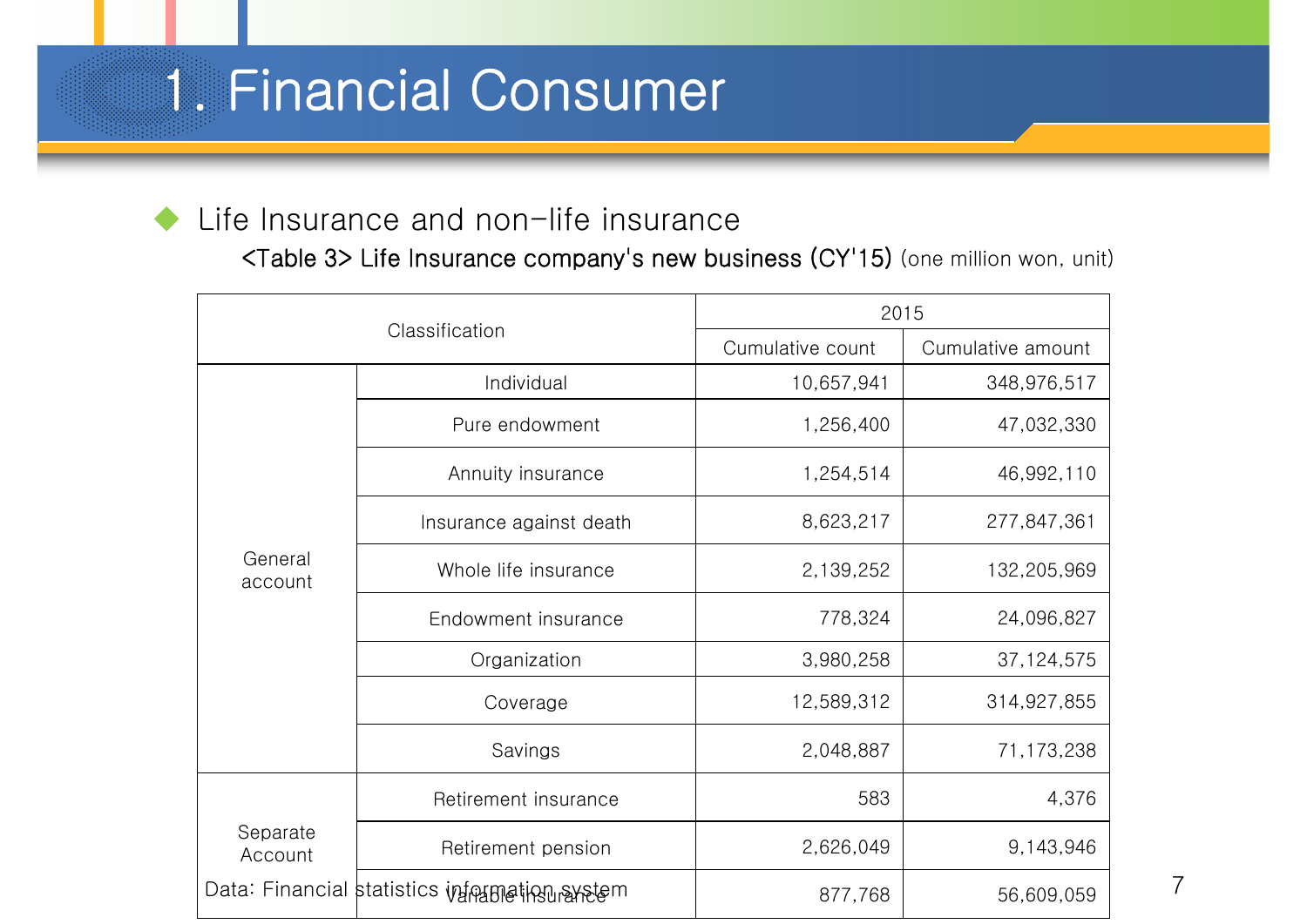Life Insurance and non-life insurance

<Table 4> Non-life insurance major performance status (CY'15) (one million won, unit)

| Classification             | The number<br>of contract | Premium<br>income | Earned<br>premium | The cases of<br>accidents | Payment<br>insurance | Incurred<br>Losses | Loss Ratio<br>(% ) |
|----------------------------|---------------------------|-------------------|-------------------|---------------------------|----------------------|--------------------|--------------------|
| Fire insurance             | 503,343                   | 301,027           | 303,381           | 6,284                     | 149,536              | 143,752            | 47.40              |
| Marine insurance           | 2,825,005                 | 705,082           | 749,375           | 22,012                    | 634,457              | 595,343            | 79.40              |
| Technology<br>insurance    | 12,630                    | 297,058           | 302,728           | 2,376                     | 94,638               | 148,982            | 49.20              |
| Liability insurance        | 877,566                   | 789,566           | 760,184           | 104,646                   | 353,875              | 422,457            | 55.60              |
| Accident<br>insurance      | 3,383,019                 | 1,561,027         | 1,531,315         | 1,357,109                 | 1,003,100            | 1,200,963          | 78.40              |
| Comprehensive<br>insurance | 664,637                   | 1,463,467         | 1,542,925         | 142,423                   | 807,092              | 787,471            | 51.00              |

Data: Korea insurance development institute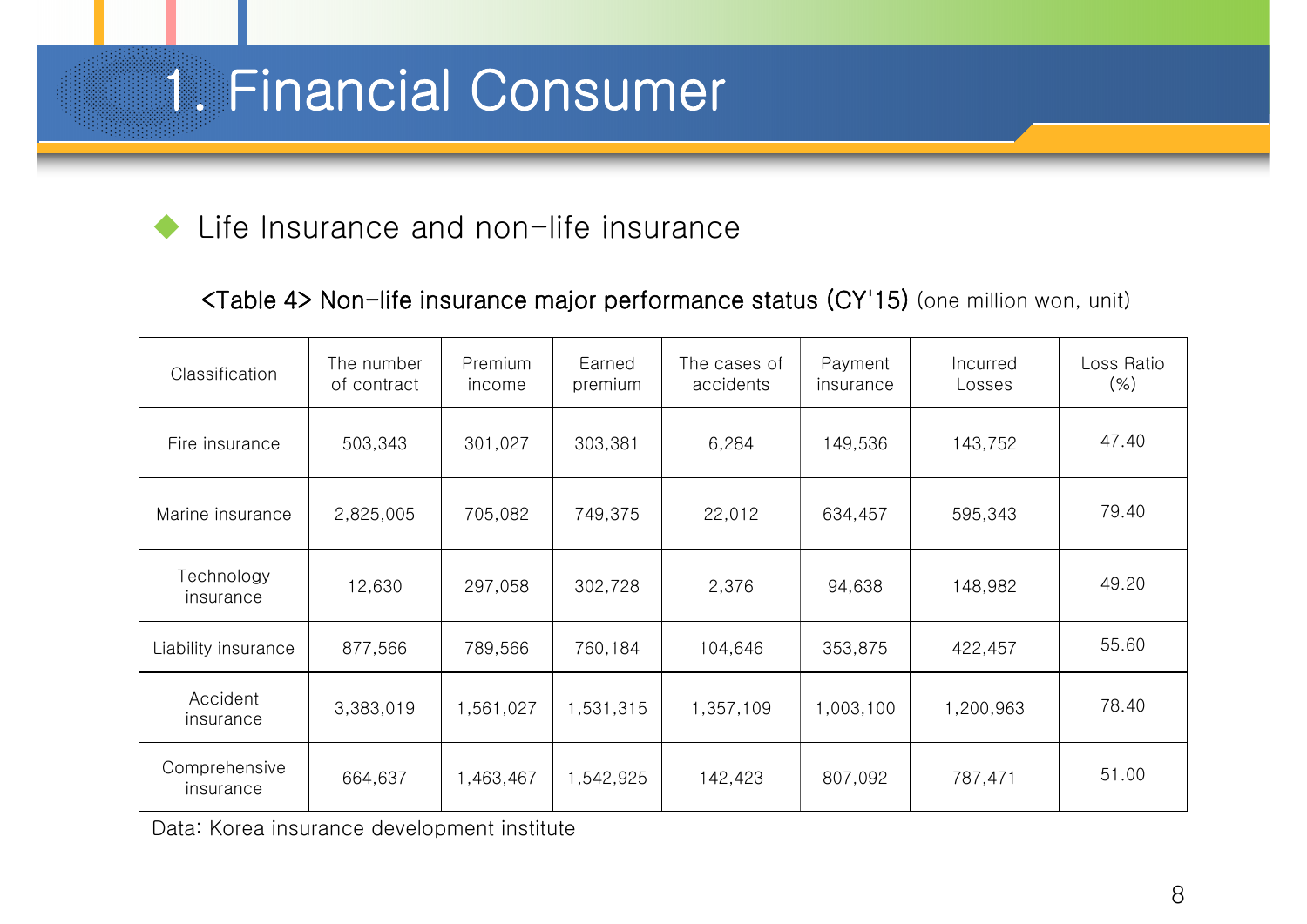#### Bank deposit

#### <Table 5> Account holder per bank deposit (A billion won)

| Classification    | 2013        | 2014        | 2015           |
|-------------------|-------------|-------------|----------------|
| Total deposits    | 1,009,685.4 | 1,080,543.3 | 1, 163, 727. 4 |
| Household(family) | 501,701.9   | 530,539.8   | 559,199.6      |
| <b>Businesses</b> | 310,755.9   | 321,266.0   | 348,055.4      |
| Et cetera         | 197,227.6   | 228,737.5   | 256,472.4      |

Data: Economic statistics system in the Bank of Korea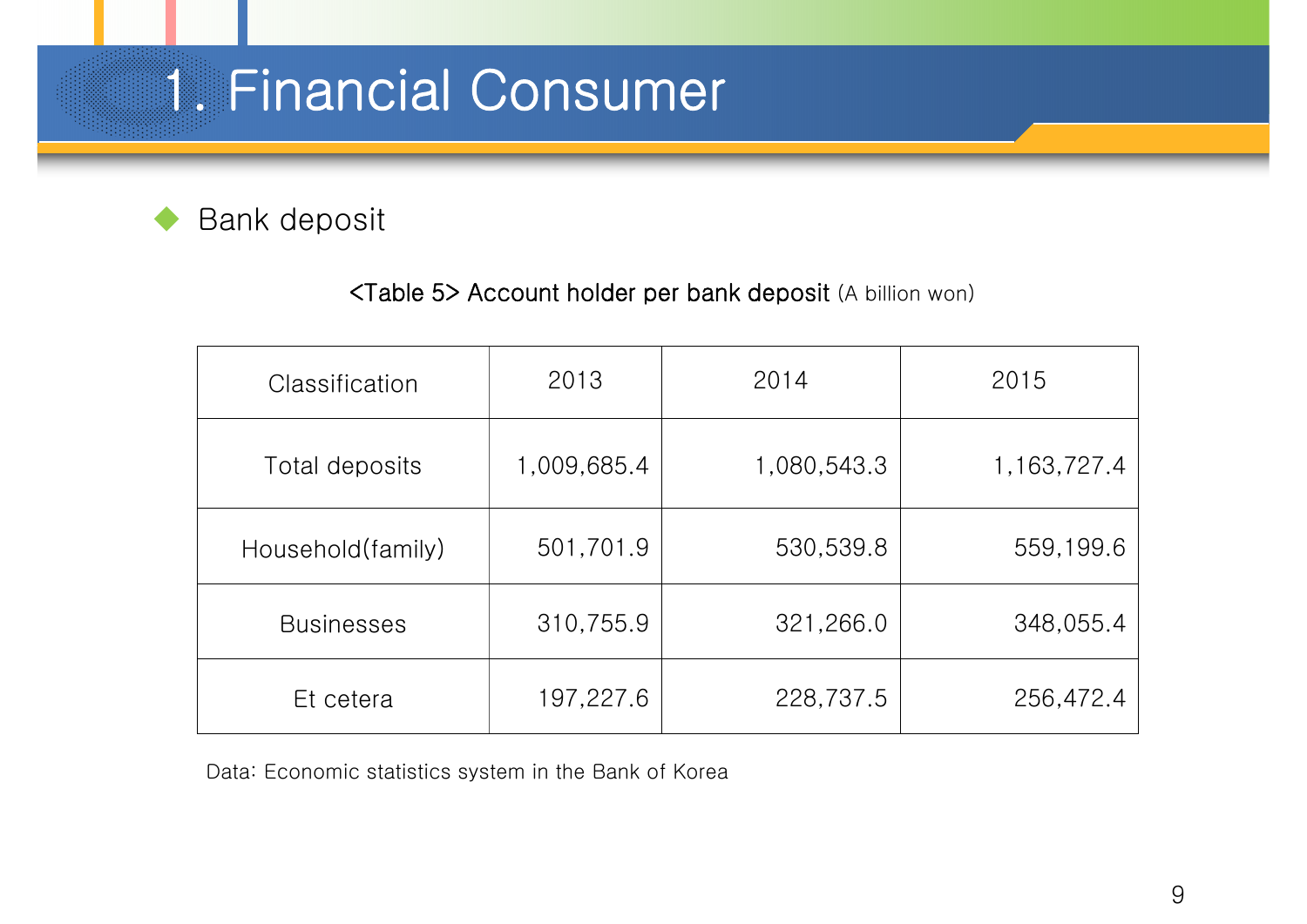

#### <Table 6> Social spending <Table 7> Pension spending

| Name                                 | 2013  | 2014  | 2015   |
|--------------------------------------|-------|-------|--------|
| Social spending, Public,<br>% of GDP | 9.332 | 9.718 | 10.108 |
| Social spending Private,<br>% of GDP | 2.196 | 2.146 |        |

| Name                                                  | 2012  | 2013  | 2014  |
|-------------------------------------------------------|-------|-------|-------|
| Family benefits public<br>spending<br>Total, % of GDP | 0.848 | 1.125 | 1.115 |

#### <Table 10> Public spending<br>
Data: OECD data

| Name                                                | 201   | 2012  | 2013  |
|-----------------------------------------------------|-------|-------|-------|
| Public spending on<br>incapacity<br>Total, % of GDP | 0.583 | 0.614 | 0.609 |

| Name                                  | 2009  | 2010  | 2011  |
|---------------------------------------|-------|-------|-------|
| Pension spending,<br>Public, % of GDP | 2.149 | 2.186 | 2.238 |
| Pension spending,<br>Private,% of GDP | 1.01  | 1.334 | 1.279 |

#### <Table 8> Family benefits <Table 9> Social benefits

| Name                                                 | 2013  | 2014  | 2015  |
|------------------------------------------------------|-------|-------|-------|
| Social benefits to<br>households<br>In cash,% of GDP | 4.714 | 5.076 | 5.449 |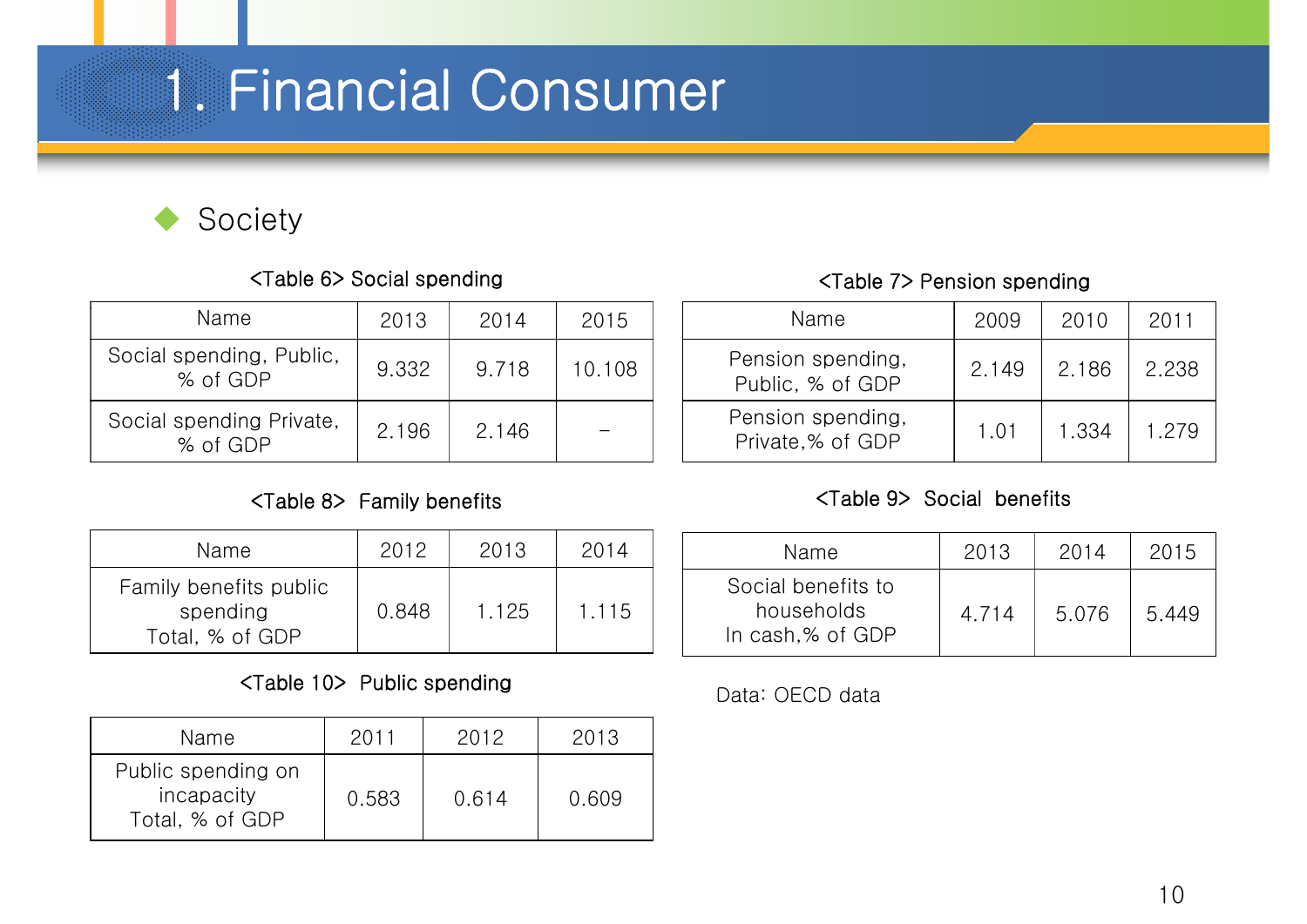#### Financial Services Firms and Organizations under FSS Supervision<sup>1</sup>

|                                     | <b>Number</b> | Financial firms and organizations                                                                                                                                                                                                                                                                                                                                                                                                                                                                                                                                                                                                                                                                |
|-------------------------------------|---------------|--------------------------------------------------------------------------------------------------------------------------------------------------------------------------------------------------------------------------------------------------------------------------------------------------------------------------------------------------------------------------------------------------------------------------------------------------------------------------------------------------------------------------------------------------------------------------------------------------------------------------------------------------------------------------------------------------|
| Banking                             | 68            | Financial holding companies (10) National banks (7) Regional banks (6) Specialized banks<br>$(5)^2$ · Foreign bank branches (39) · Korea Federation of Banks                                                                                                                                                                                                                                                                                                                                                                                                                                                                                                                                     |
| Nonbanking                          | 2,648         | Mutual savings banks (80) <sup>3</sup> · Korea Federation of Savings Banks · Agricultural, fishery and<br>forestry cooperatives (1,380) Credit unions (920) National Credit Union Federation of Korea ·<br>National Agricultural Cooperative Federation · National Forestry Cooperative Federation; Money<br>lenders (190) Credit-specialized finance companies (73) Credit Finance Association of Korea                                                                                                                                                                                                                                                                                         |
| Insurance                           | 61            | Life insurance (24) $\cdot$ Foreign life insurance branches (1) $\cdot$ Nonlife insurance (18) $\cdot$ Foreign<br>nonlife insurance branches (13) · Korea Life Insurance Association · General Insurance<br>Association of Korea · Korea Fire Protection Association · Korea Insurance Development<br>Institute · Korea Insurance Institute                                                                                                                                                                                                                                                                                                                                                      |
| Financial<br>investment<br>services | 566           | Securities companies (47) Domestic branches of foreign securities firms (11) Futures<br>companies (7) Credit rating companies (4) Bond rating companies (4) Fund rating<br>companies (4) Corporate restructuring REITs (96) Merchant banks (1) Money brokerage<br>companies (9) Asset management companies (86) Investment advisory firms (158) General<br>administration service providers $(6)$ · Ship investment management companies $(5)$ · Ship<br>investment companies (110) · Real estate investment trusts (11) · Korea Exchange · Korea<br>Financial Investment Association · Korea Securities Depository · Korea Securities Finance<br>Corporation Korea Listed Companies Association |
| Others                              | 96            | Electronic financial services providers (61) Credit information service providers (31) Korea<br>Association of Information & Telecommunication · Korea Asset Management Corporation ·<br>Korea Housing Finance Corporation                                                                                                                                                                                                                                                                                                                                                                                                                                                                       |
| Total                               | 3,439         |                                                                                                                                                                                                                                                                                                                                                                                                                                                                                                                                                                                                                                                                                                  |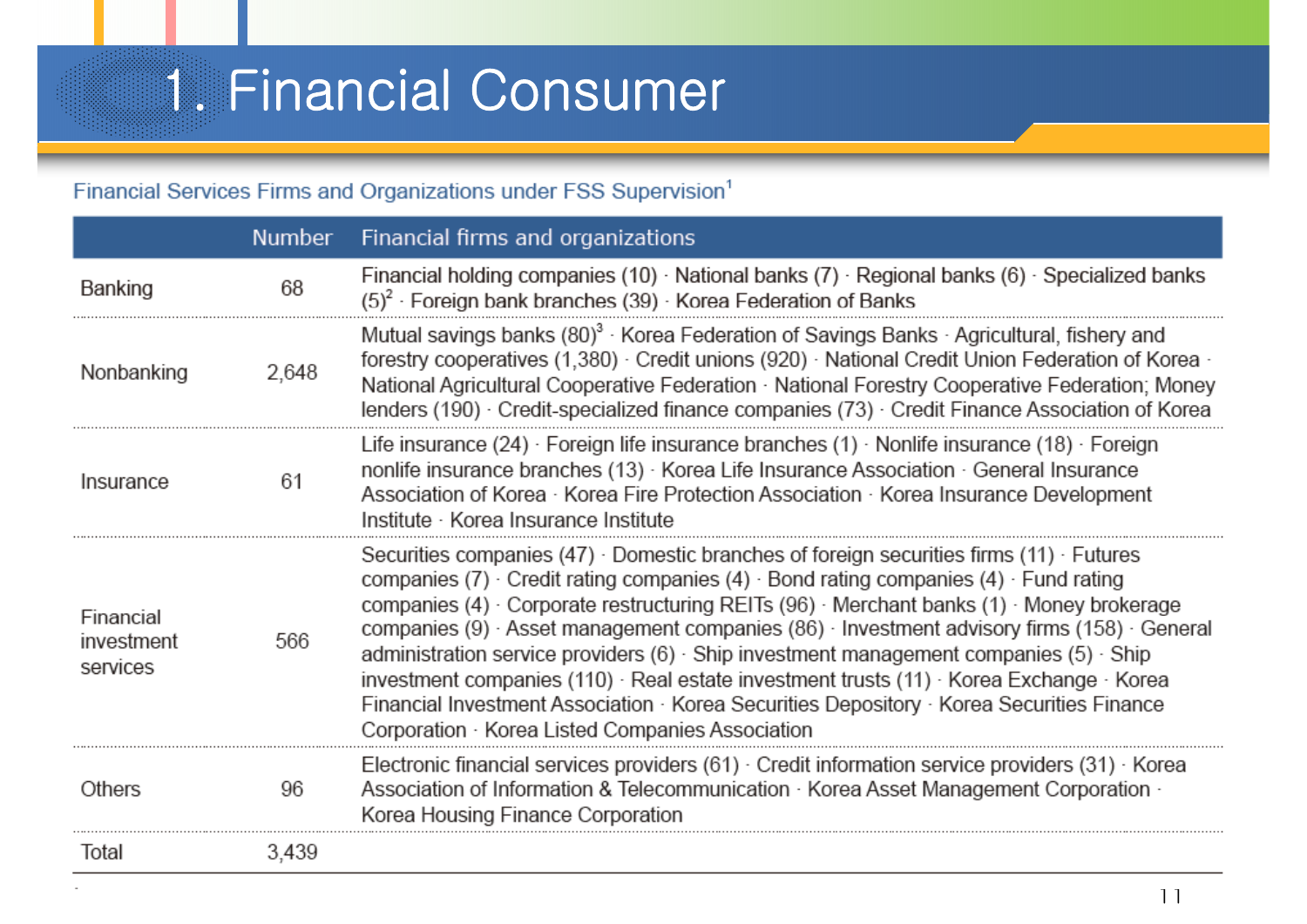### 1) Relevant laws and Rules

#### Banking

- Banking Act
- Korea Development Bank Act
- Industrial Bank of Korea Act
- **Securities** 
	- Financial Investment Services and Capital Markets Act
	- Act on Issuance and Distribution of Short-Term Electronic Bonds, etc.
	- Secured Bond Trust Act
- **Insurance** 
	- Act on The Indemnification for Fire-Caused Loss and The Purchase of Insurance Policies
	- Insurance Business Act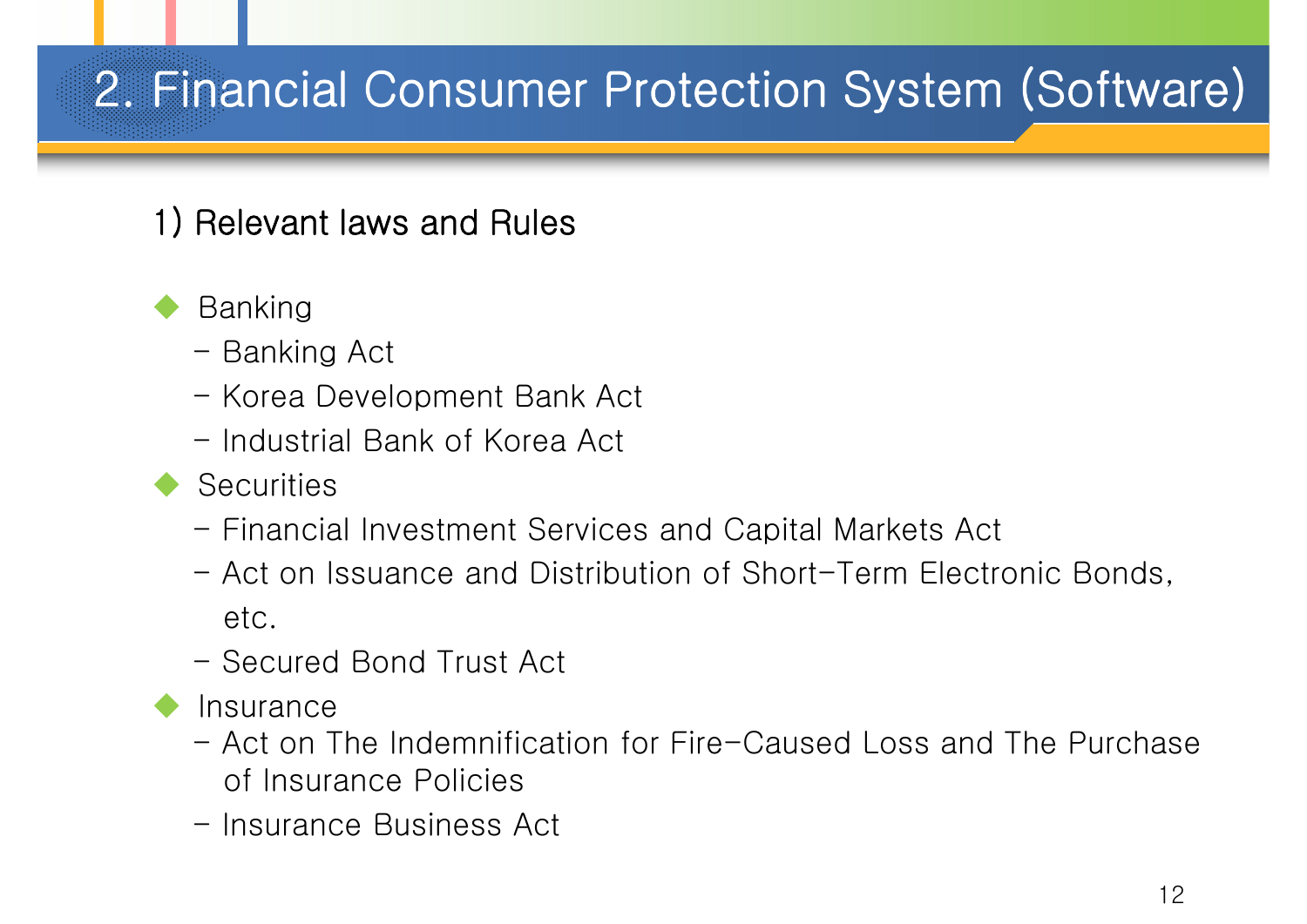### 1) Relevant laws and Rules

#### Non-Banking

- Establishment, etc. of Microfinance Foundation Act
- Korea Housing Finance Coration Act
- Act on Credit Guarantees for Agricultural, Forestry and Fishery **Enterprisers**
- Mutual Savings Banks Act
- Corporate Restructuring Investment Companies Act
- Specialized Credit Financial Business Act
- Credit Guarantee Fund Act
- Korea Technology Credit Guarantee Fund Act
- Act on Registration of Credit Business and Protection of Finance Users
- Credit Unions Act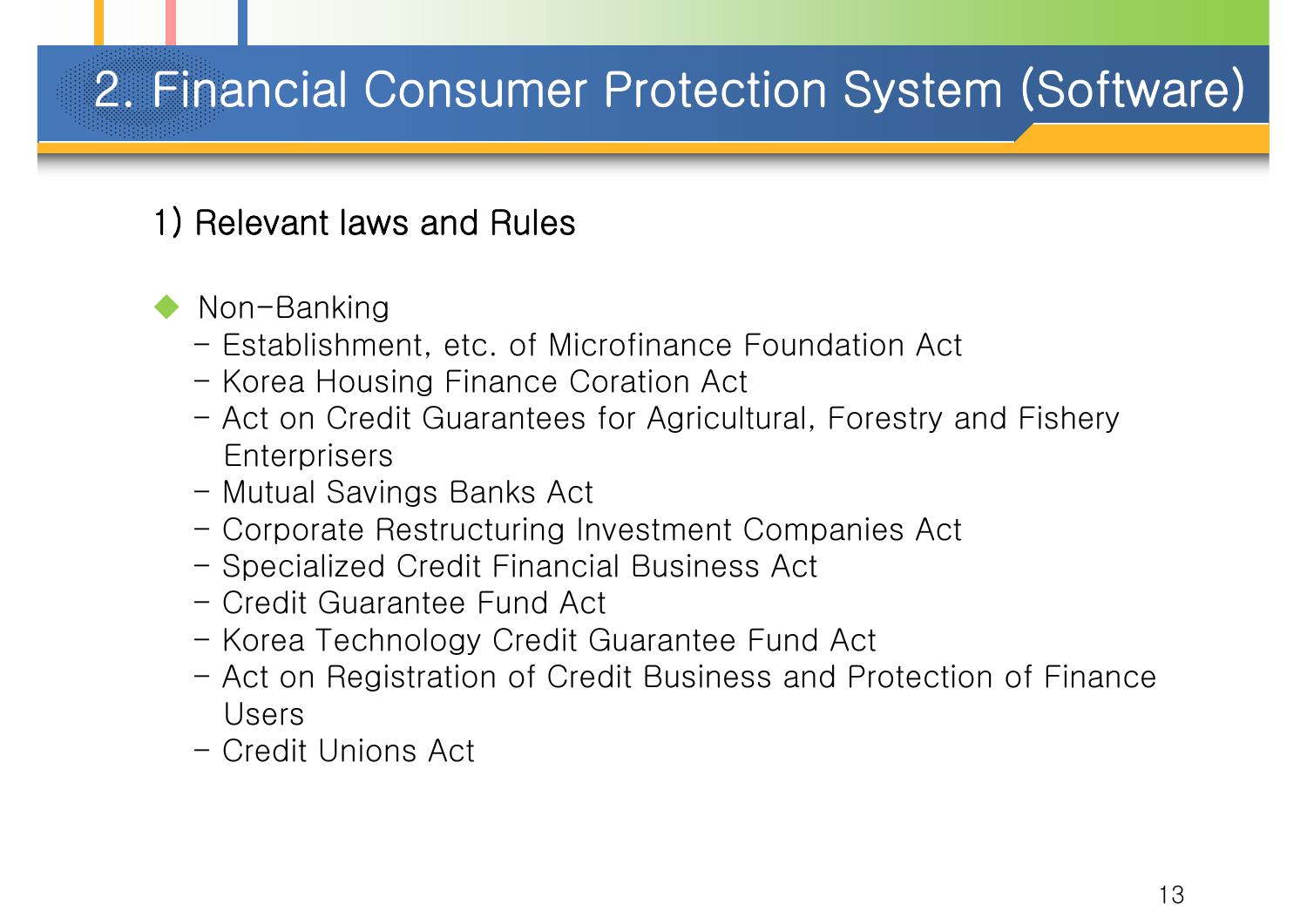### 2) Rationale and Direction of FCP

- Mixture of active protection and Disclosure system
- FCP going with control of malicious consumer control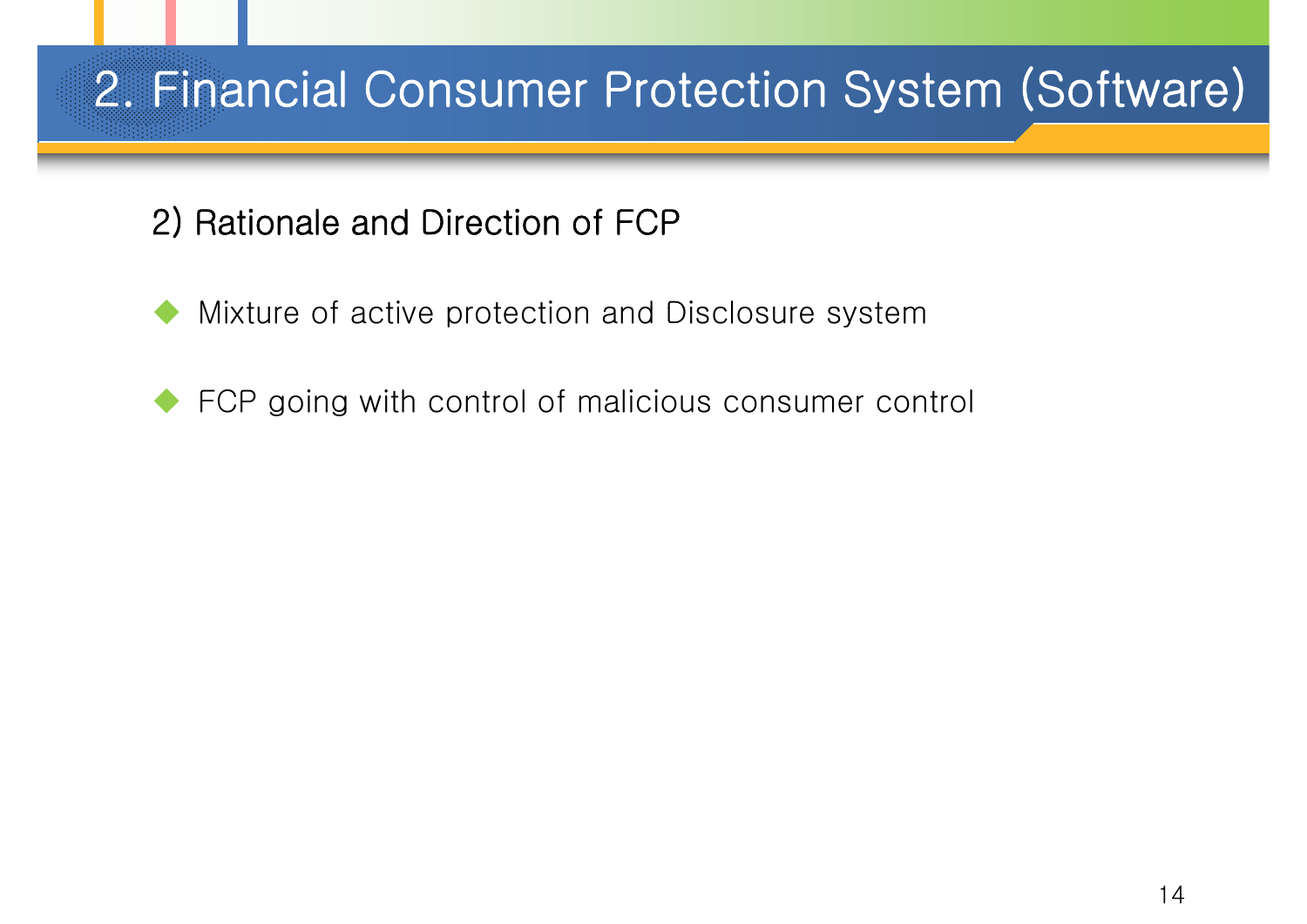### 3) Ex-Ante Protection

- Consumer Literacy Education : at schools, by financial producers, by supervision agents
- Product and Price controls lessened since 2015
- Salesperson license and qualification systems available but not so stringent
- Information Disclosure system : by law and rule, but not so practical, unclear users and usage
- Appropriation principle applied to a limited product line
- Good faith and fair treatment rule not applied yet as in U.S.
- Anti Competition law applied to contractual clauses and pricing only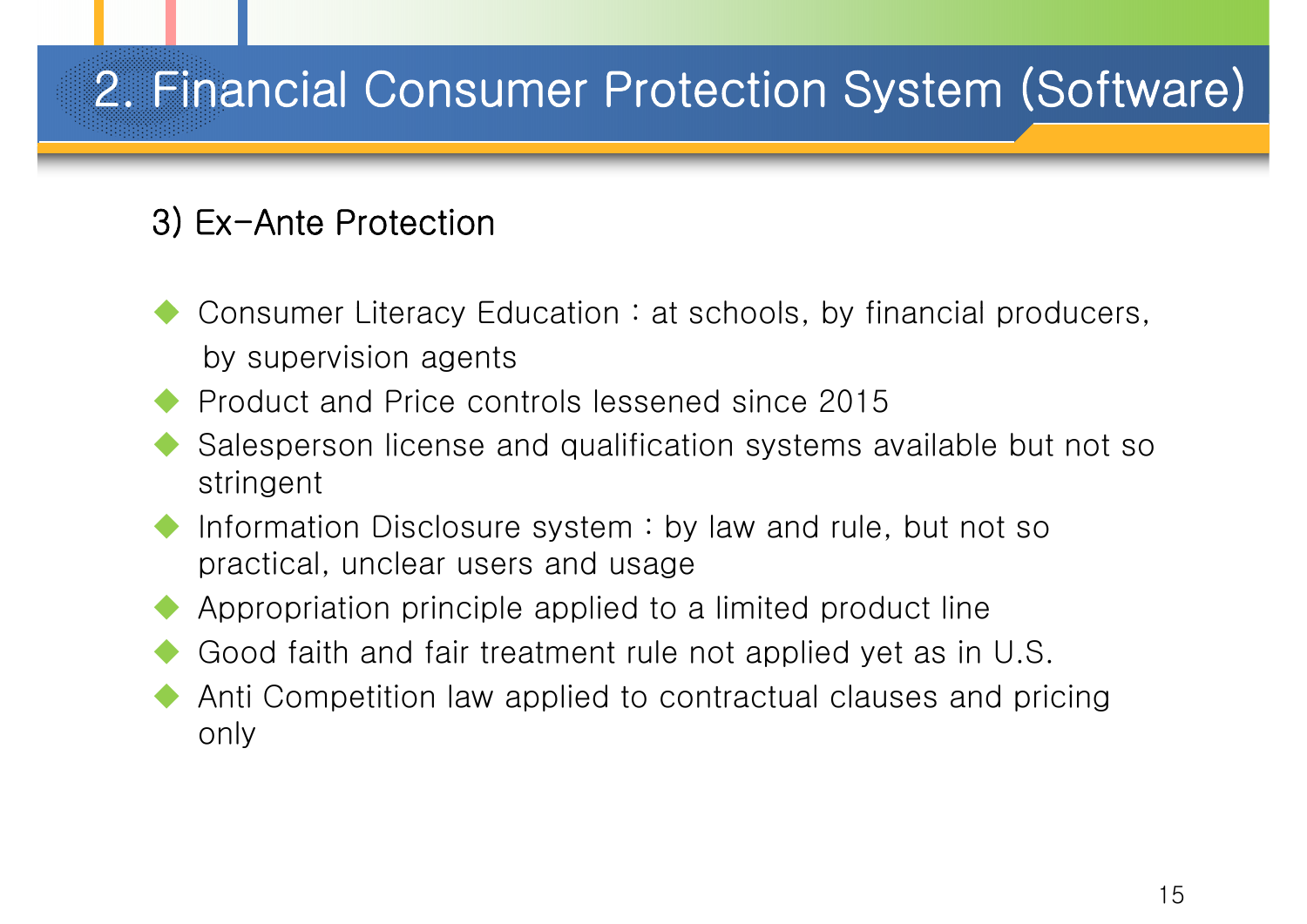### 4) Ex-Post Protection

- Complaints and Dispute settlement
	- in-house division of the FSS yet, but possibly independent of it later
	- Inconsistency of decision and impartiality at issue
- Deposit insurance scheme
	- integrated body to cover all the financial sectors
	- Prepayment system
	- expansive coverage compared to other countries
	- large organization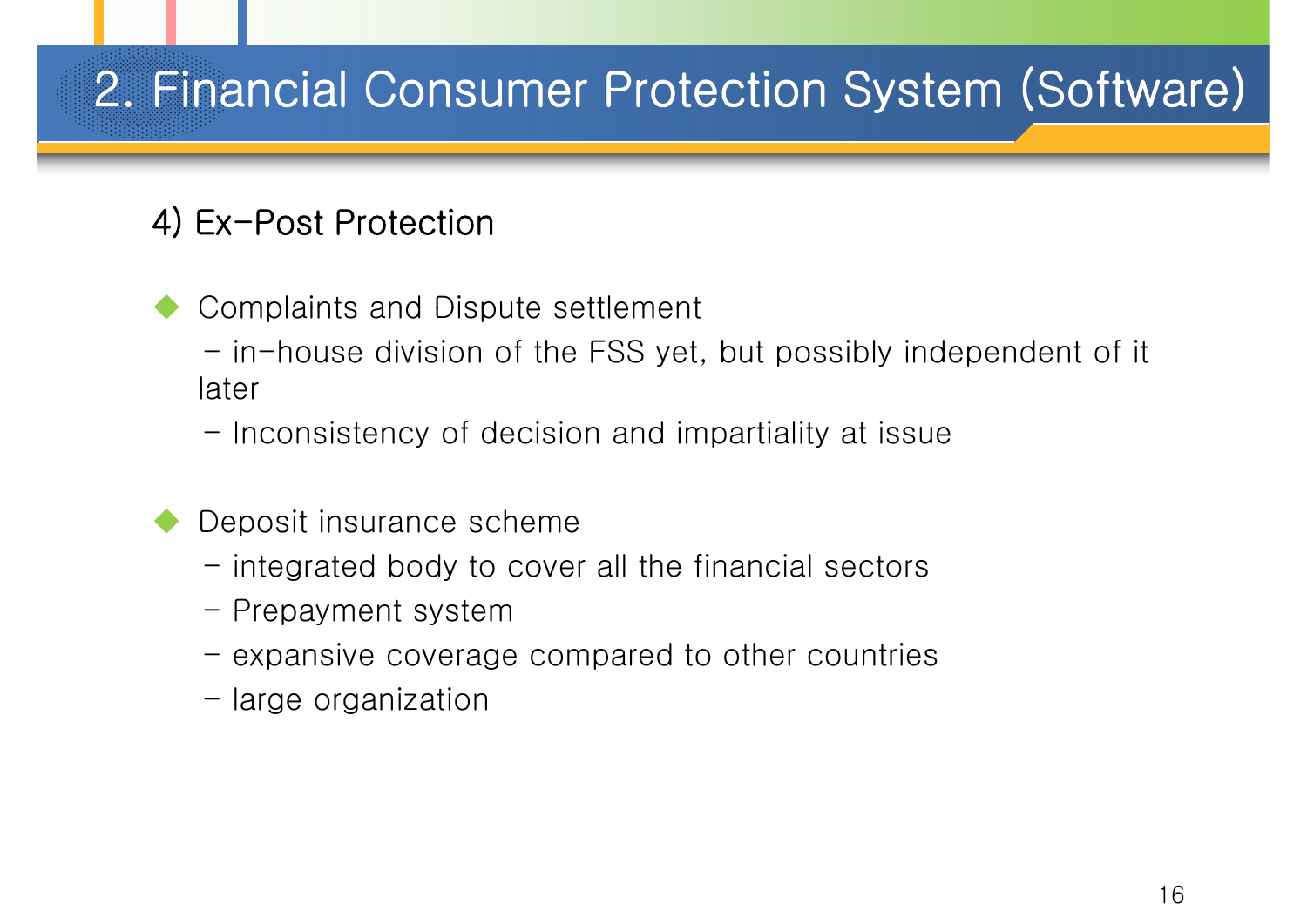# 3. FCP Institution (Hardware)

### 1) Financial Supervision Organization

#### Financial Supervisory Service(FSS)

- The FSS conducts prudential supervision of banks, nonbank financial companies, financial investment services providers, and insurance companies in order to ensure they comply with certain safety and soundness guidelines, standards, requirements, and safeguards. In addition, the FSS performs capital market supervision, consumer protection, and other supervision and enforcement activities.

- Prudential Supervision
- Capital Market
- Consumer Protection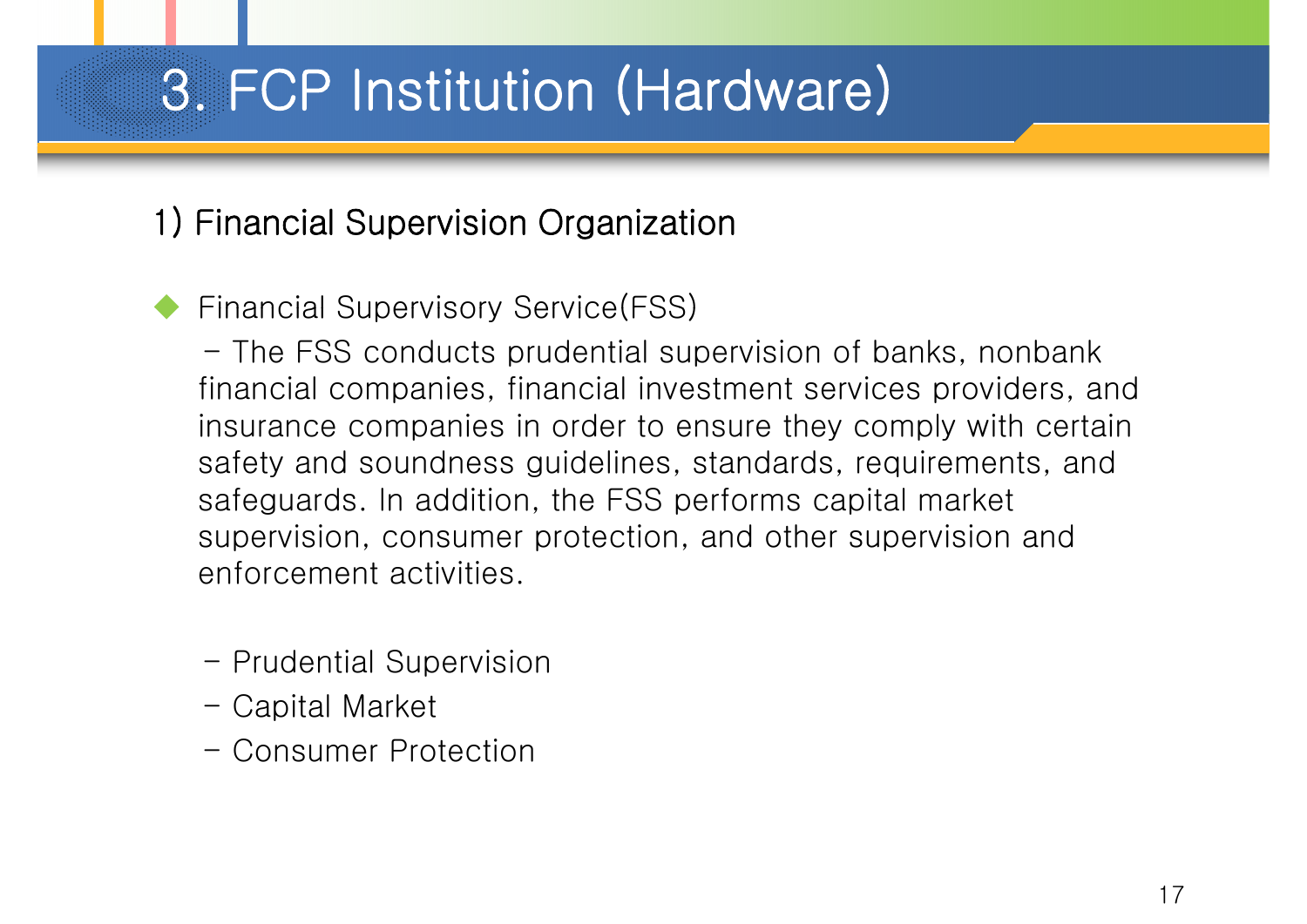# 3. FCP Institution (Hardware)

#### 2) Deposit Insurance Corporation

Korea Deposit Insurance Corporation(KDIC)

- The KDIC was established on June 1, 1996 after the legislation of the Depositor Protection Act (DPA) on December 29, 1995. The KDIC started as a protector of bank depositors, while there were separate funds for non-bank financial sectors.

- A transition was made to a limited coverage of KRW 50 million in 2001. The higher limit was established to ensure sustainable stability in the financial market. As the system is not immune to the risk of moral hazard, the KDIC closely monitors both financial and non-financial risks of insured financial institutions.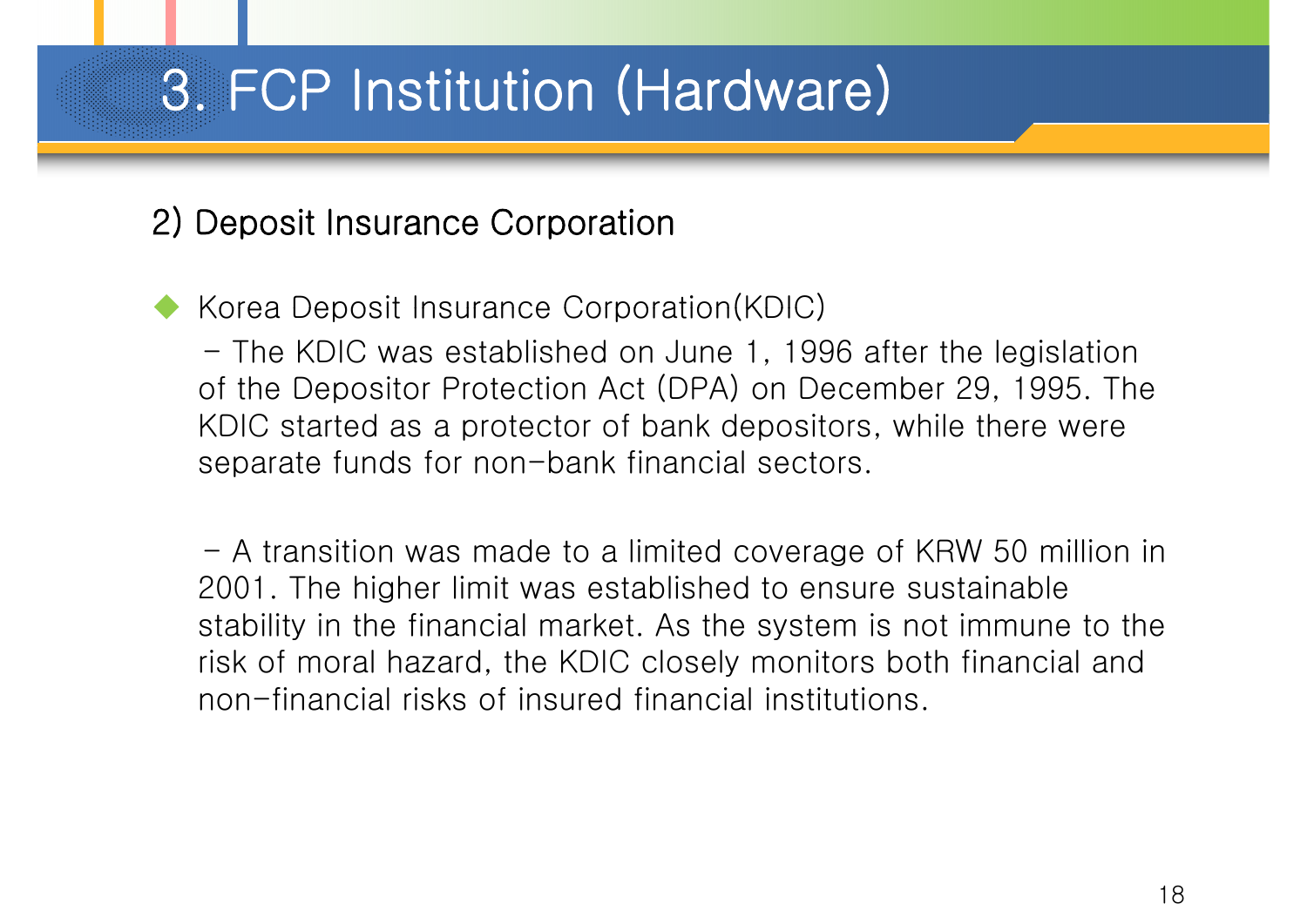# 3. FCP Institution (Hardware)

#### 3) Dispute Settlement Organization

Financial Disputes Settlement Committee(FDSC)

- The FDSC is a committee that has been created within the FSS specifically to help mediate and resolve financial disputes between consumers and financial service firms. Upon a consumer petition or in response to a consumer complaint, the FSS verifies the relevant facts and makes impartial recommendations so that both the consumer and the financial institution can mutually come to a resolution with resorting to often time-consuming and costly litigation through the court.

- The FDSC is staffed by 30 specialists that include independent outside experts.

- Unlike arbitration, the FDSC recommendation is not legally binding, and adjudication through the court is still available to consumers and financial institutions.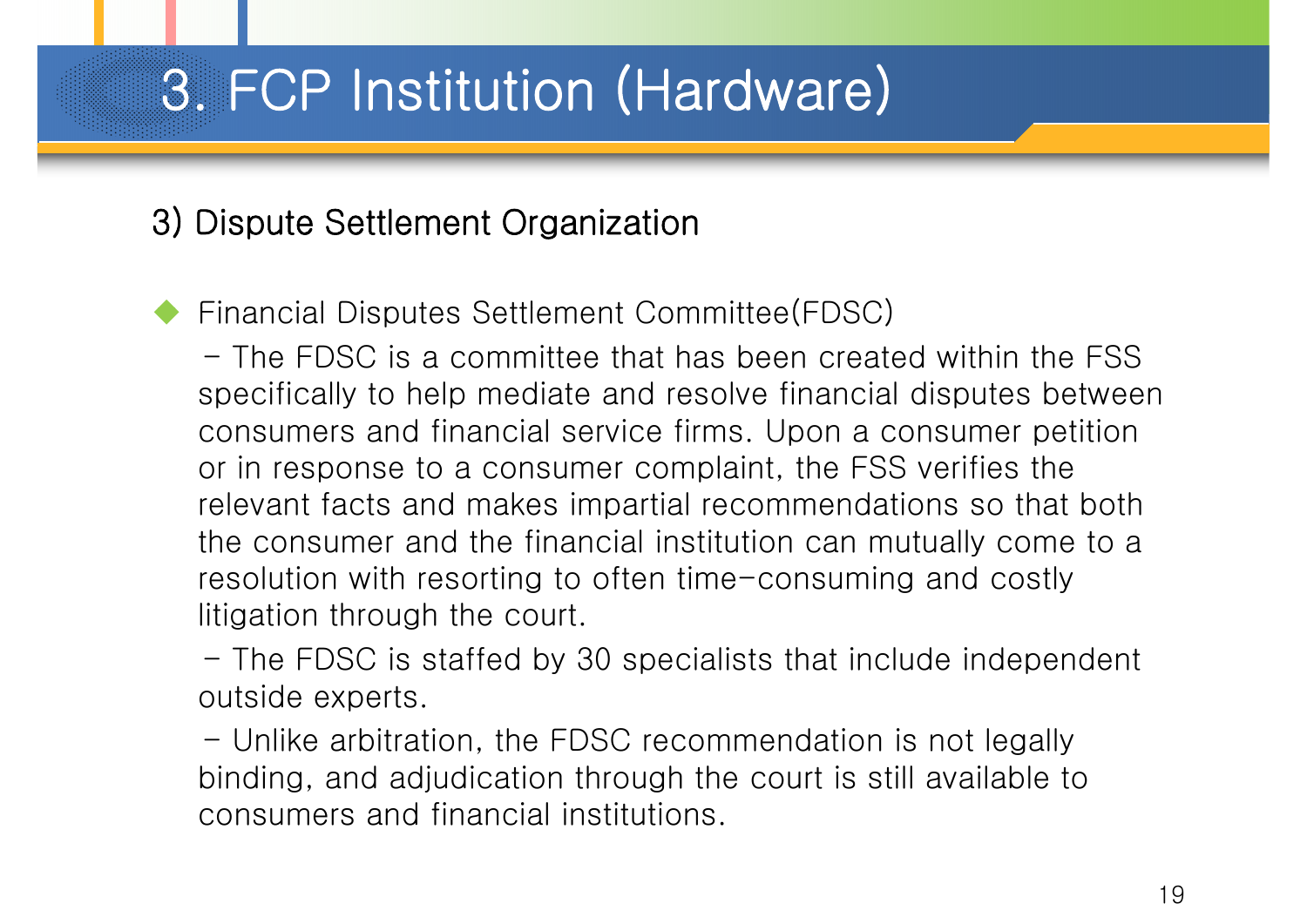# 4. Special FCP systems

#### 1) for the elderly group

 Long-Term Care Insurance Program: This is the social insurance system that provides long-term care benefit to the elderly who have difficulty taking care of themselves for a period of at least 6 months due to old age or geriatric disease. It supports them in their physical activities or housework based on the principle of social solidarity.

#### 2) for the poor group

 Microinsurance: This is the protection of low-income people against specific perils in exchange for regular premium payment proportionate to the likelihood and cost of the risks involved. This definition is exactly the same as one might use for regular insurance except for the clearly prescribed target market: lowincome people.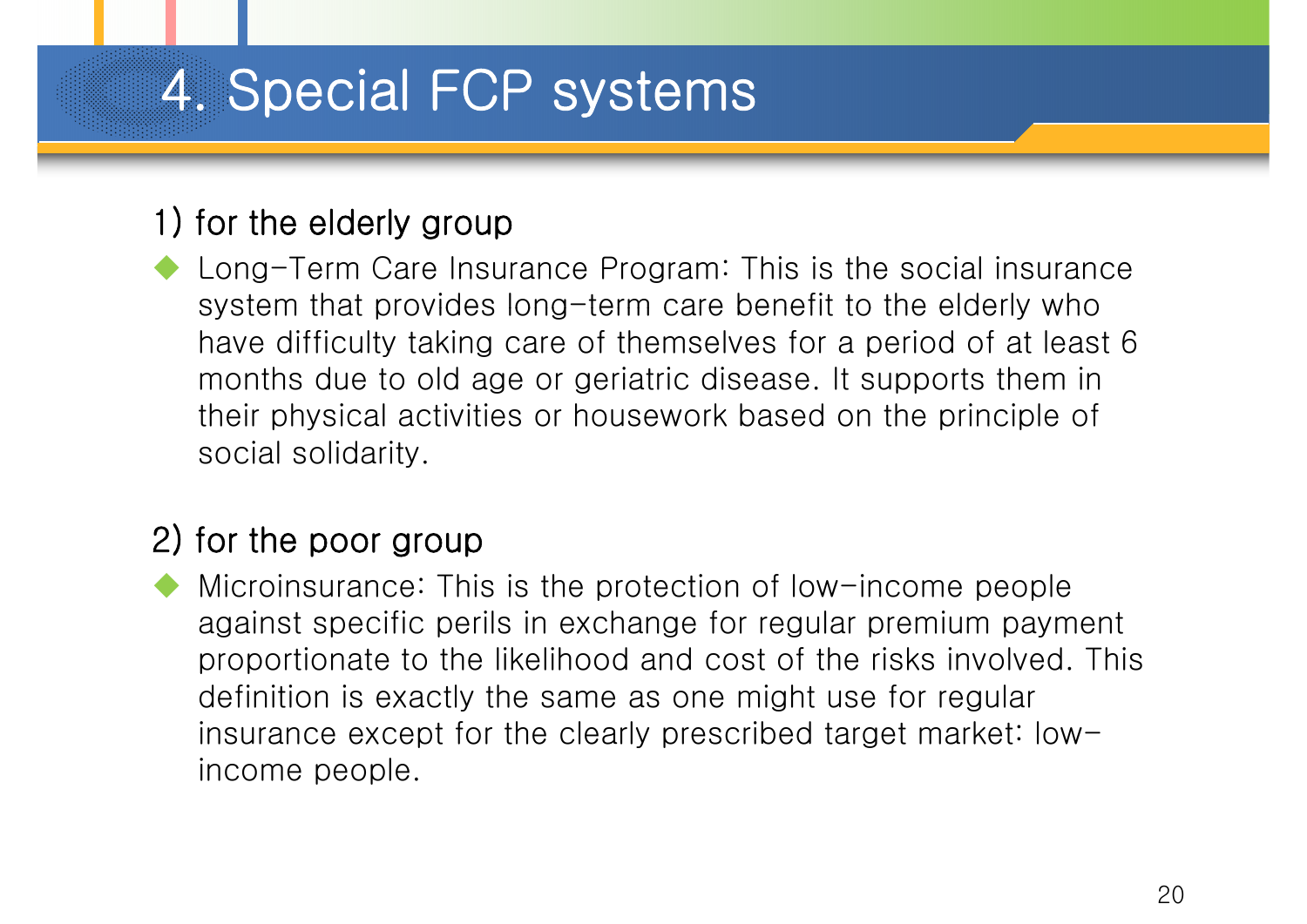# 4. Special FCP systems

### 3) for the young

 Financial Literacy Pilot Program: The Financial Supervisory Service announced that a total of 667 primary and secondary schools nationwide have been selected for the Financial Literacy Pilot(FLP) program, an educational initiative aimed at advancing financial literacy of students in elementary, middle, and high schools.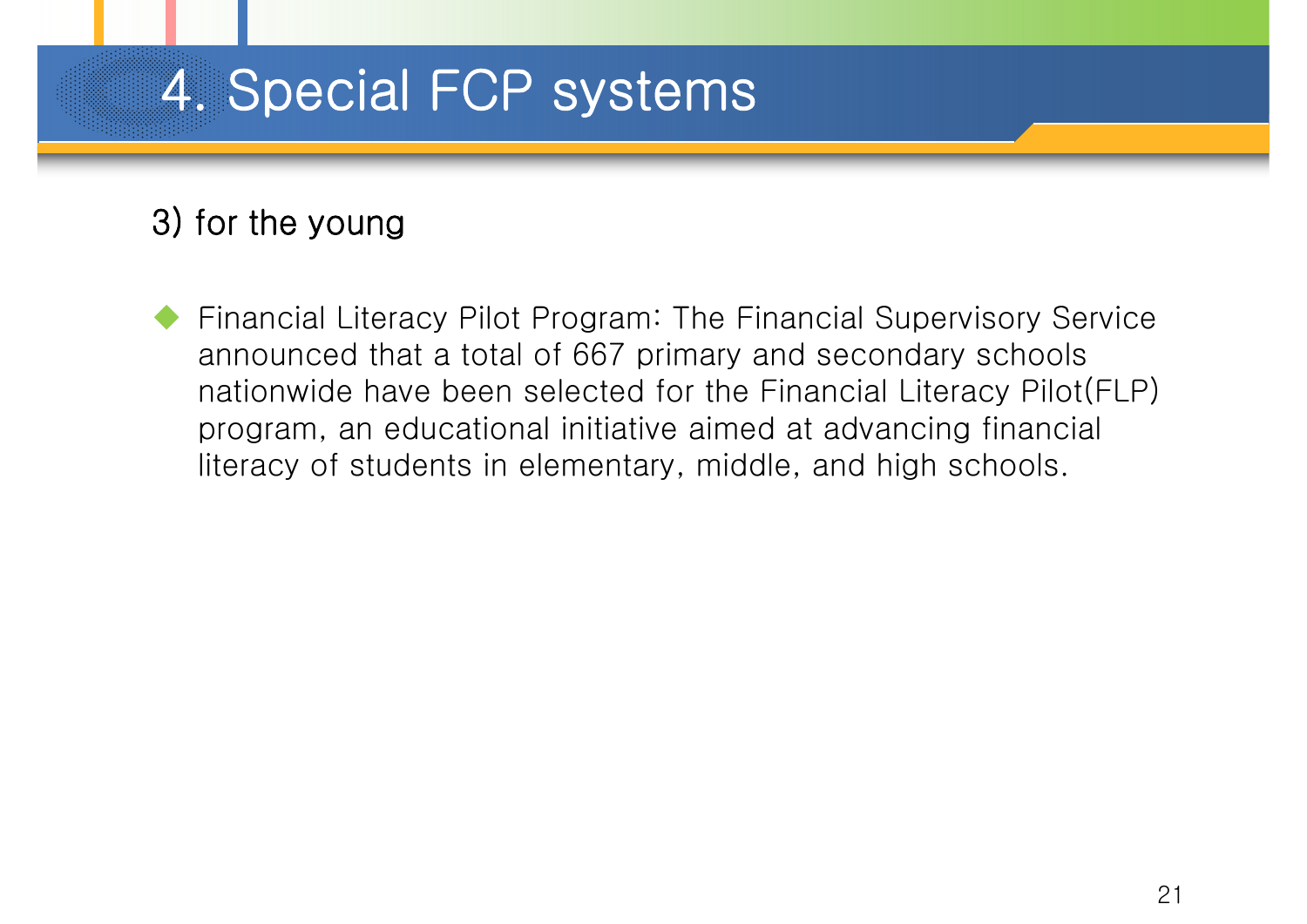### 5. Marketing Issues

 Financial Consumer Informatiom Portal "FINE" (Financial Information Network)

- The Financial Supervisory Service established a system which enables consumers to search financial products from all areas and compare their characteristics at a single platform.

- This one-stop service for search and comparison has been operated and considered favorable for financial consumers. The FSS decided to provide additional information regarding loans, bank deposits/installment savings, tax-saving investment products and credit/debit cards.

- It is expected that the expanded service will help users rationally choose financial products which are suitable for their purposes and also prevent them from wasting times and costs. Furthermore, the service will encourage competition in a free market and contribute to improving information asymmetry.